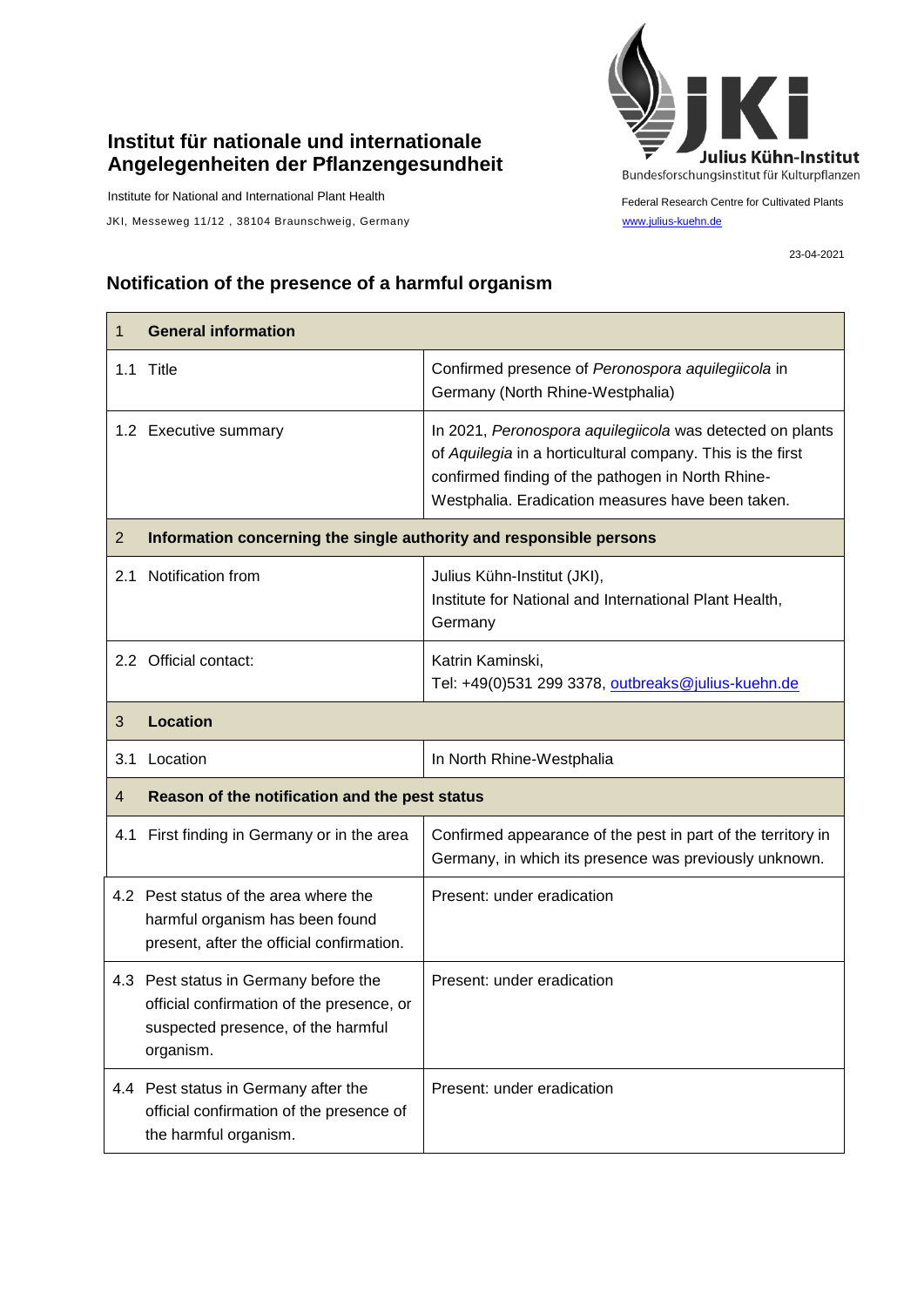| 5   | Finding, sampling, testing and confirmation of the harmful organism      |                                                                                                                                                                                                                        |  |
|-----|--------------------------------------------------------------------------|------------------------------------------------------------------------------------------------------------------------------------------------------------------------------------------------------------------------|--|
|     | 5.1 How the presence or appearance of<br>the harmful organism was found. | Phytosanitary inspection of any type: Samples were taken<br>by the plant protection service of North Rhine-Westphalia.                                                                                                 |  |
|     | 5.2 Date of finding:                                                     | 01-04-2021                                                                                                                                                                                                             |  |
| 5.3 | Sampling for laboratory analysis.                                        | Date of sampling: 01-04-2021                                                                                                                                                                                           |  |
|     | 5.4 Name and address of the Laboratory                                   | Landwirtschaftskammer Nordrhein-Westfalen<br>Pflanzenschutzdienst<br>Gartenstraße 11<br>50765 Köln-Auweiler<br>Germany                                                                                                 |  |
|     | 5.5 Date of official confirmation of the<br>harmful organism's identity. | 19-04-2021                                                                                                                                                                                                             |  |
| 6   | Infested area, and the severity and source of the outbreak in that area  |                                                                                                                                                                                                                        |  |
| 6.1 | Characteristics of the infested area<br>and its vicinity.                | Open air - production area: nursery<br>Plant to be (re)planted or reproduced.                                                                                                                                          |  |
|     | 6.2 Host plants in the infested area and its<br>vicinity                 | Aquilegia                                                                                                                                                                                                              |  |
|     | 6.3 Infested plant(s), plant product(s) and<br>other object(s).          | Aquilegia                                                                                                                                                                                                              |  |
| 7   | <b>Official phytosanitary measures</b>                                   |                                                                                                                                                                                                                        |  |
| 7.1 | Adoption of official phytosanitary<br>measures.                          | Official phytosanitary measures have been taken. Those<br>measures are taken inside the demarcated area.<br>Infested plants were destroyed. The entire plant population<br>was treated with plant protection products. |  |
| 7.2 | Objective of the official phytosanitary<br>measures.                     | Eradication                                                                                                                                                                                                            |  |
|     | 7.3 Measures affecting the movement of<br>goods.                         | Measures do not affect the import into or movement within<br>the Union of goods.                                                                                                                                       |  |
|     | 7.4 Specific surveys.                                                    | Yes                                                                                                                                                                                                                    |  |